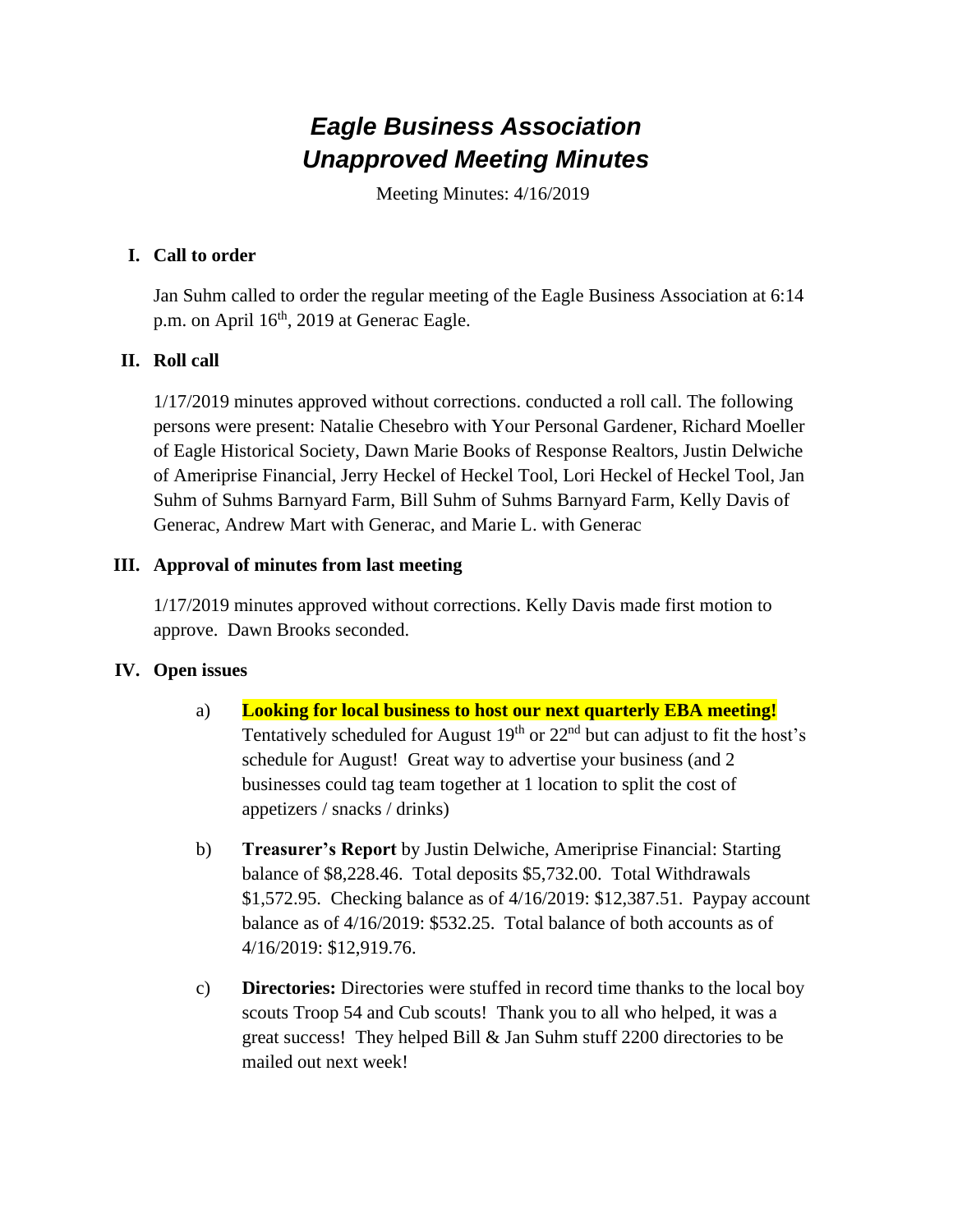- d) **Designing more bags to hand out:** Gail at Wolf Creek Productions will possibly assist Justin with getting more bags / designing as we only have 27 left!
- e) **501 (c) (6):** We are looking into becoming a charitable, tax exempt organization with the assistance of Oliver Gibson of Gibson Funeral Homes. We as a group had voted to wait until we had more information but are leaning towards becoming 501 (c) (6) with the IRS to be tax exempt as we are not for profit. This is on the table and we are close to making a decision on this soon! Jerry Heckel of Heckel Tool made a motion to table it until further investigation. Bill Suhm of Suhm Barnyard Farm seconded it. (68 pages of reading material: [https://www.irs.gov/pub/irs](https://www.irs.gov/pub/irs-tege/eotopick03.pdf)[tege/eotopick03.pdf\)](https://www.irs.gov/pub/irs-tege/eotopick03.pdf)

#### **V. New business**

- a) **Kettle Moraine Days:** Eagle Business Association does a tremendous amount of work. Discussions led to the softball tournament and that we need more volunteers for putting up the fence, taking down the fence, score boards, etc. Eagle Fire Department and the Kettle Moraine Days Committee needs to include EBA on their agendas so we can send a member to attend so we know what is happening with the event. We advertise heavy for the men's softball tournament and need to continue to do so as well as asking any of our EBA members to get teams together or talk with their companies. It's a really competitive fun tournament with great payout. Our group came to the consensus that we will either have the KMD committee put up and take down the fence for the softball tournament or they need to pay us \$200 to put up and take down as it is very labor intensive and time consuming. We also could use KMD help in advertising for the softball tournament better and advertising on their banners that they have the beer distributors make up. Dawn Brooks made a motion to have to have the KMD committee put up and take down the fence otherwise pay EBA \$200 to do all of the labor. Natalie Chesebro seconded that motion.
- b) **EBA Beautification:** Corner of NN and 67 was awful this year with the snow piled up, looks ugly and is next to the Gazebo which is the focal point of our town. It's piled up 8' high and frozen solid so nobody can walk through the sidewalk safely. DPW agreed to use a front-end loader this upcoming snow season to move the snow off site to the back of the building to have sidewalks that all citizens can utilize.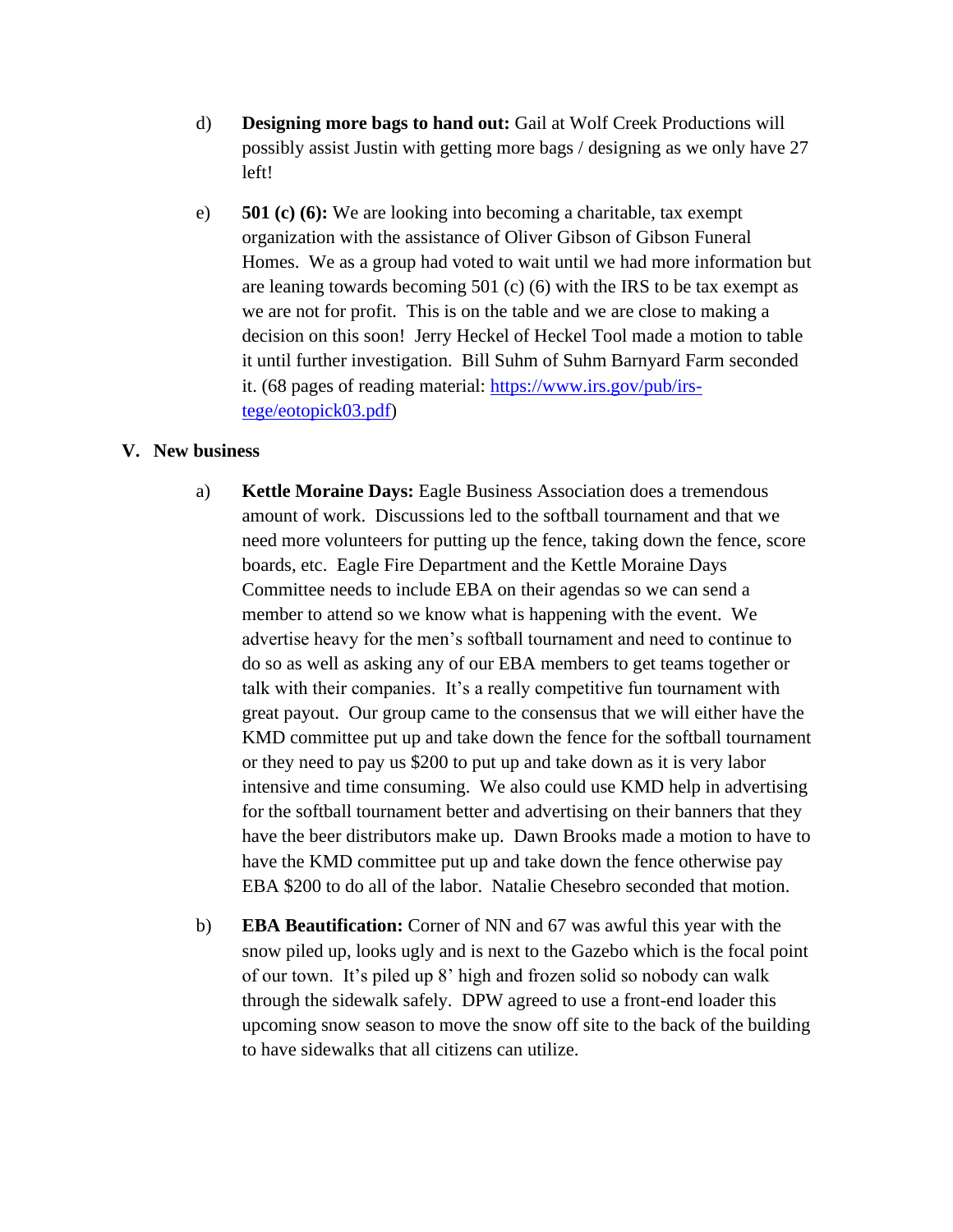- c) **Generac GPS Education Partners:** Generac Power Systems explained how they partner with area high school kids everywhere to help navigate pathways to their future by getting course credits. They need to interview with Generac and apply to the 21 month program where they would attend Junior, Senior and into summer after Senior year. They can choose to graduate with their respective classes or to attend a big celebration with GPS. Kenny Schroeder is currently a student enrolled in GPS program and he is working alongside Jan Suhm plotting maps for all of the EBA business members on an interactive map that links to their webpages. They are working on tweaks but hope to have it ready soon! He also may plot the rummage homes on a map in the future as well! It is a very cool feature that EBA members will be able to utilize! Check it out:<https://gpsed.org/>
- d) **EBA Scholarship:** We decided to invest some of our savings account into a yearly scholarship to benefit our local youth that will be going on to receive continuing education. Our only prerequisites so far are that they need to be from Eagle and be a senior graduating and going on to continuing education (2 year, 4 year, etc.). Natalie Chesebro of Your Personal Gardener is checking in with Gigi Lane at Palmyra Eagle High School to see if we can get in for this school year since the Scholarship night is in May. Jerry Heckel from Heckel Tool made a motion to give \$500 Eagle Business Assocation Scholarship for 2019. Dawn Brooks Seconded it. -it passed-
- e) **Charity Donation:** In honor of our 25<sup>th</sup> year of Eagle Business Association Rummage Sale, we decided to donate all proceeds (after expenses are paid out) to Horses for Heroes (At Horse Power Healing Center) which is an amazing program for Active Duty Military and Veterans to ride for free every Thursday with their families from 6-7:30 pm. Their open house is 6/1/2019! I'm sure they will be very honored to receive a monetary donation since they help so many in need! [http://www.horsepowerhealingcenter.com/heroes\\_program.html](http://www.horsepowerhealingcenter.com/heroes_program.html)
- f) **25th Annual EBA Rummage Sale:** Looking for a volunteer / place of business to hold all of the rummage sale EBA signs so that vendors can pick up (needs to have long business hours). Dawn Marie Brooks of Response Realtors volunteered to print all of the rummage maps in color at her office. Dawn Brooks also volunteered to proof read all of Jan Suhms rummage registrations.
- g) **Website Volunteers:** Ryan Dulde of Eagle Dental is looking for 1-3 volunteers to assist in April and May with the website and transitioning to a new web page / updating information / moving info over to the new plat